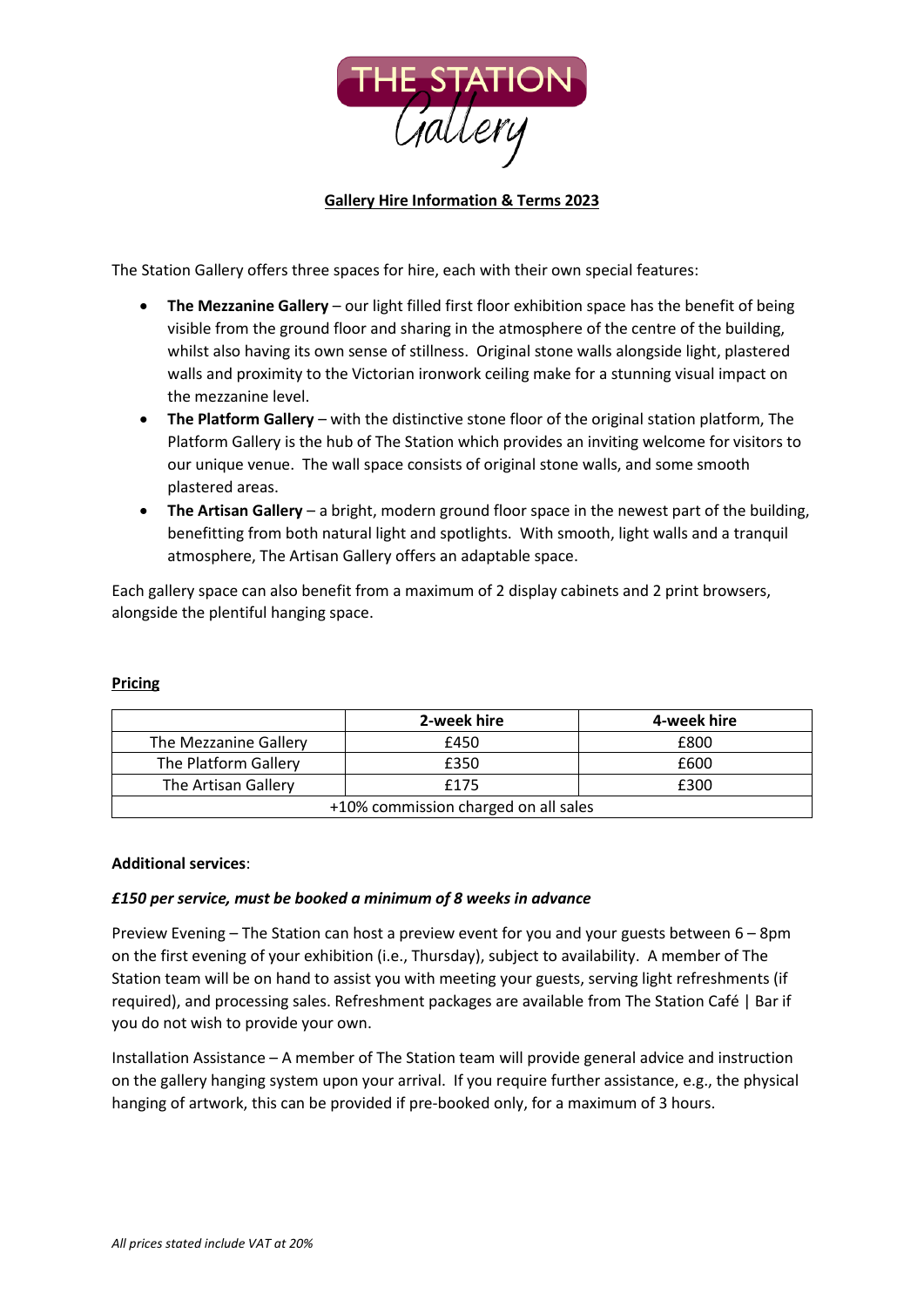

# **Application Advice**

We welcome applications from amateur and professional artists alike. The application process is not intended to discourage non-professional artists from applying – it is simply to ensure the best variety and experience for our artists and visitors. We have included some guidance here should it be a process you are unfamiliar with.

*Artist statement –* a short paragraph or two describing what you do and why you do it, and perhaps even how you do it if you have a unique process. [Click here](https://thecreativeindependent.com/guides/how-to-write-an-artist-statement/) to see an excellent step-by-step guide to creating your artist statement.

*Title of exhibition –* if you do not know the final title at this stage, please provide a working title to give a feel for the exhibition you are planning. The title of an exhibition is the first 'marketing hook'. Consider the audience you are hoping to reach, and how your title will attract them. Arnold Lehman, director of the Brooklyn Museum, cites the example of "Who Shot Rock" – a show that originated in Brooklyn and travelled the world: "The exhibition is about the photographers who brought rock and roll to the public's attention between the period from the 1950s almost to the present," he says. "We decided that 'Who Shot Rock' by itself wasn't going to provide enough information. We decided we needed more and came up with 'Who Shot Rock & Roll: A Photographic History, 1955 to the Present.'"

*One line summary –* an expansion on the title, but still requiring concision and impact to entice potential visitors to find out more.

**Summary text** – this is intended to articulate the main idea of the exhibition, and why an audience may find it important or interesting. It should follow on from the title, giving a further indication of what to expect from the exhibition. What does this body of work communicate or showcase? What inspirations or traditions guided or influenced this work? Don't assume your audience will understand 'art speak' – try to balance making the text accessible without 'dumbing down'.

*An example:*

Title – Trading Station: How hot drinks shape our lives

One line summary – Exploring the changing social use of tea, coffee, and hot chocolate.

Summary text – Hot drinks, once expensive luxuries for the few, have enriched our lives, promoted the exchange of ideas, and influenced the design of our homes. *Trading Station* traces the history of how these drinks arrived in the UK, revealing their global histories, connections to slavery and colonisation and contemporary ethical issues. Spanning four centuries and ranging from silver, porcelain, glass, fashion, lighting, prints and painting, this showcase of exquisite and utilitarian objects asks probing questions and uncovers hidden histories.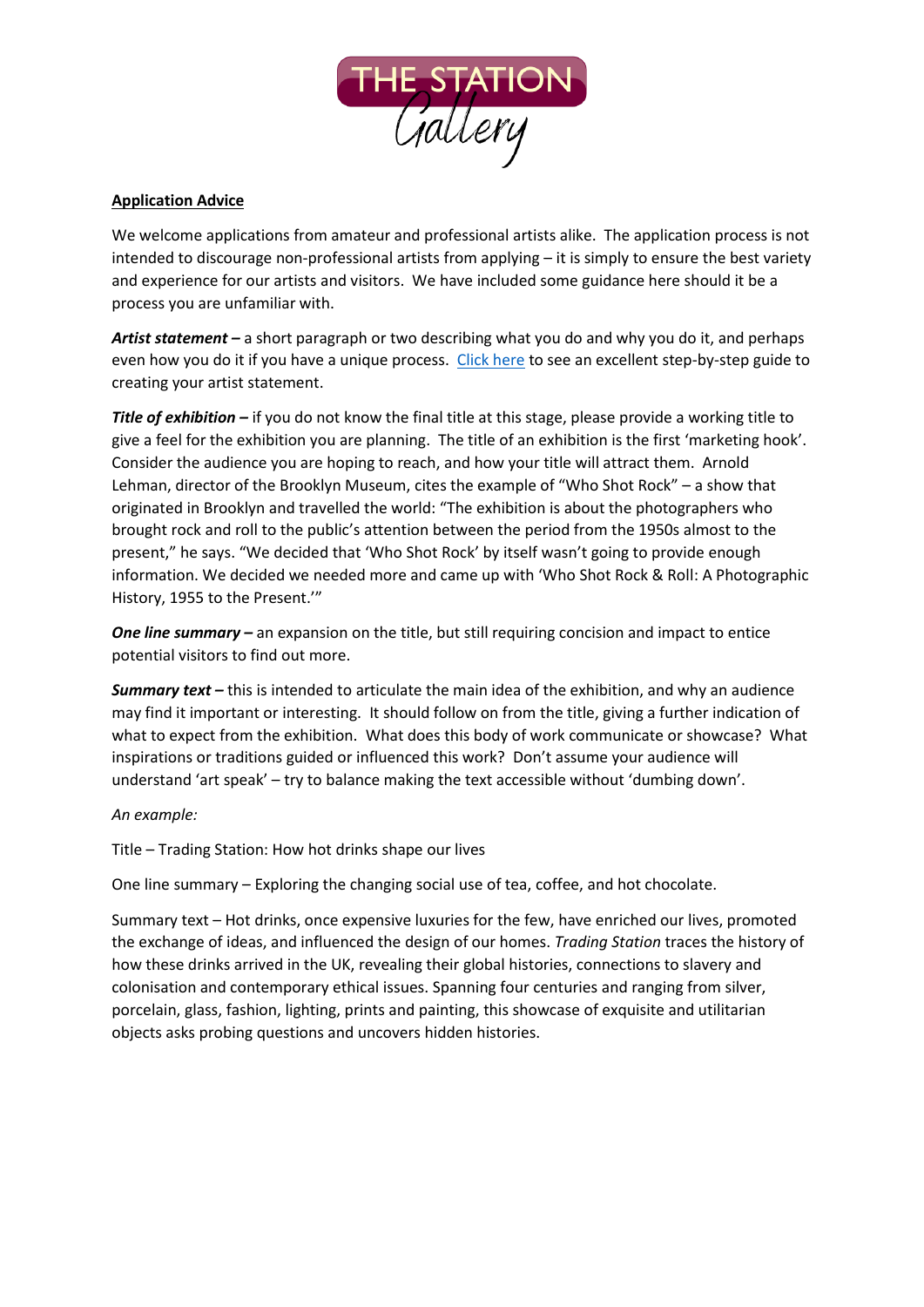

## **Marketing**

Marketing of the exhibition is primarily the responsibility of the Artist.

Exhibition details will be added to The Station website and social media channels and given sufficient notice will be submitted to local 'what's on' publications. The official start date of your exhibition will be listed as a Friday, and the end date as the final Tuesday – this is to ensure that visitors do not arrive to view on the days you are installing or removing your exhibition.

Preliminary marketing materials will be taken from the information you provide at the time of applying but can be altered at a later stage if required. High quality images are of utmost importance – The Station reserves the right to edit or omit submitted photographs should they fail to meet the required standard.

[Click here](https://www.artworkarchive.com/blog/4-steps-to-photographing-your-art-like-a-professional) to see a useful guide to photographing artwork.

[Click here](https://artypod.com/how-to-photograph-art-with-iphone/) to see a useful guide to photographing artwork with your phone.

### **Installation**

Work is to be installed on your start date (a Thursday) between 9am – 3pm. Removal of work is on the final Wednesday of your booking, between 9am – 3pm. Exceeding these periods may incur a surcharge of £50. No storage is available at The Station.

All hanging pieces must be fitted with D-rings for safety and for compatibility with the hanging system.

Title cards are to be provided by the Artist, detailing the artist's name, title of the piece, the medium, and the price. Further advice will be provided upon booking.

Please note – the temporary A frame used in The Platform Gallery during 2022 is no longer available.

#### **Payments**

The stated fees are non-negotiable. A 20% non-refundable deposit is due upon booking (if your application is accepted), and payable within 7 days of invoice. Your booking is not confirmed until your deposit and booking form are received. Provisional bookings will not be held beyond the 7-day terms. The full final balance is required no later than 8 weeks prior to an exhibition.

#### **Cancellation Policy**

Cancellations made 16 weeks or more prior to the exhibition start date will not be charged more than the 20% non-refundable deposit. Cancellations made between 8 to 16 weeks prior to the exhibition start date will be charged 50% of the outstanding hire fee. Cancellations made within 8 weeks of the exhibition start date will be charged 100% of the outstanding hire fee.